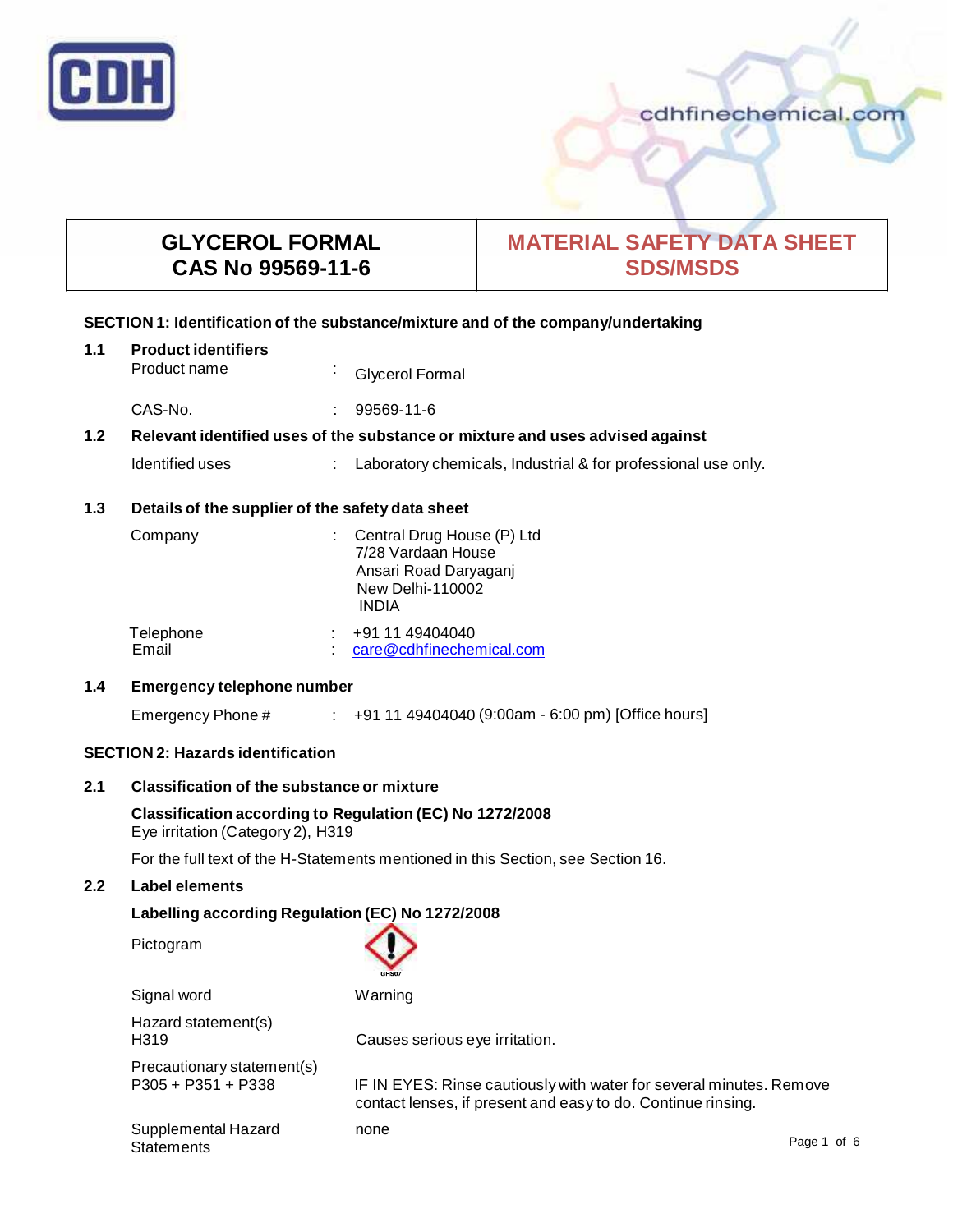# **2.3 Other hazards**

This substance/mixture contains no components considered to be either persistent, bioaccumulative and toxic (PBT), or very persistent and very bioaccumulative (vPvB) at levels of 0.1% or higher.<br>hygroscopic

## **SECTION 3: Composition/information on ingredients**

## **3.2 Mixtures**

| Formula                                                                                                         | $C_4H_8O_3$  |                    |                 |  |  |
|-----------------------------------------------------------------------------------------------------------------|--------------|--------------------|-----------------|--|--|
| Molecular weight                                                                                                | 104.10 g/mol |                    |                 |  |  |
| Hazardous ingredients according to Regulation (EC) No 1272/2008<br>Classification<br>Concentration<br>Component |              |                    |                 |  |  |
| 1,3-Dioxolan-4-ylmethanol                                                                                       |              |                    |                 |  |  |
| CAS-No.                                                                                                         | 5464-28-8    | Eye Irrit. 2; H319 | $>= 25 - 50 \%$ |  |  |
| EC-No.                                                                                                          | 226-758-4    |                    |                 |  |  |

For the full text of the H-Statements mentioned in this Section, see Section 16.

#### **SECTION 4: First aid measures**

## **4.1 Description of first aid measures**

#### **General advice**

Consult a physician. Show this safety data sheet to the doctor in attendance.

#### **If inhaled**

If breathed in, move person into fresh air. If not breathing, give artificial respiration. Consult a physician.

#### **In case of skin contact**

Wash off with soap and plenty of water. Consult a physician.

#### **In case of eye contact**

Rinse thoroughly with plenty of water for at least 15 minutes and consult a physician.

### **If swallowed**

Do NOT induce vomiting. Never give anything by mouth to an unconscious person. Rinse mouth with water. Consult a physician.

## **4.2 Most important symptoms and effects, both acute and delayed**

The most important known symptoms and effects are described in the labelling (see section 2.2) and/or in section 11

#### **4.3 Indication of any immediate medical attention and special treatment needed** No data available

#### **SECTION 5: Firefighting measures**

#### **5.1 Extinguishing media**

**Suitable extinguishing media** Use water spray, alcohol-resistant foam, dry chemical or carbon dioxide.

**5.2 Special hazards arising from the substance ormixture** Carbon oxides

# **5.3 Advice for firefighters**

Wear self-contained breathing apparatus for firefighting if necessary.

#### **5.4 Further information**

Use water spray to cool unopened containers.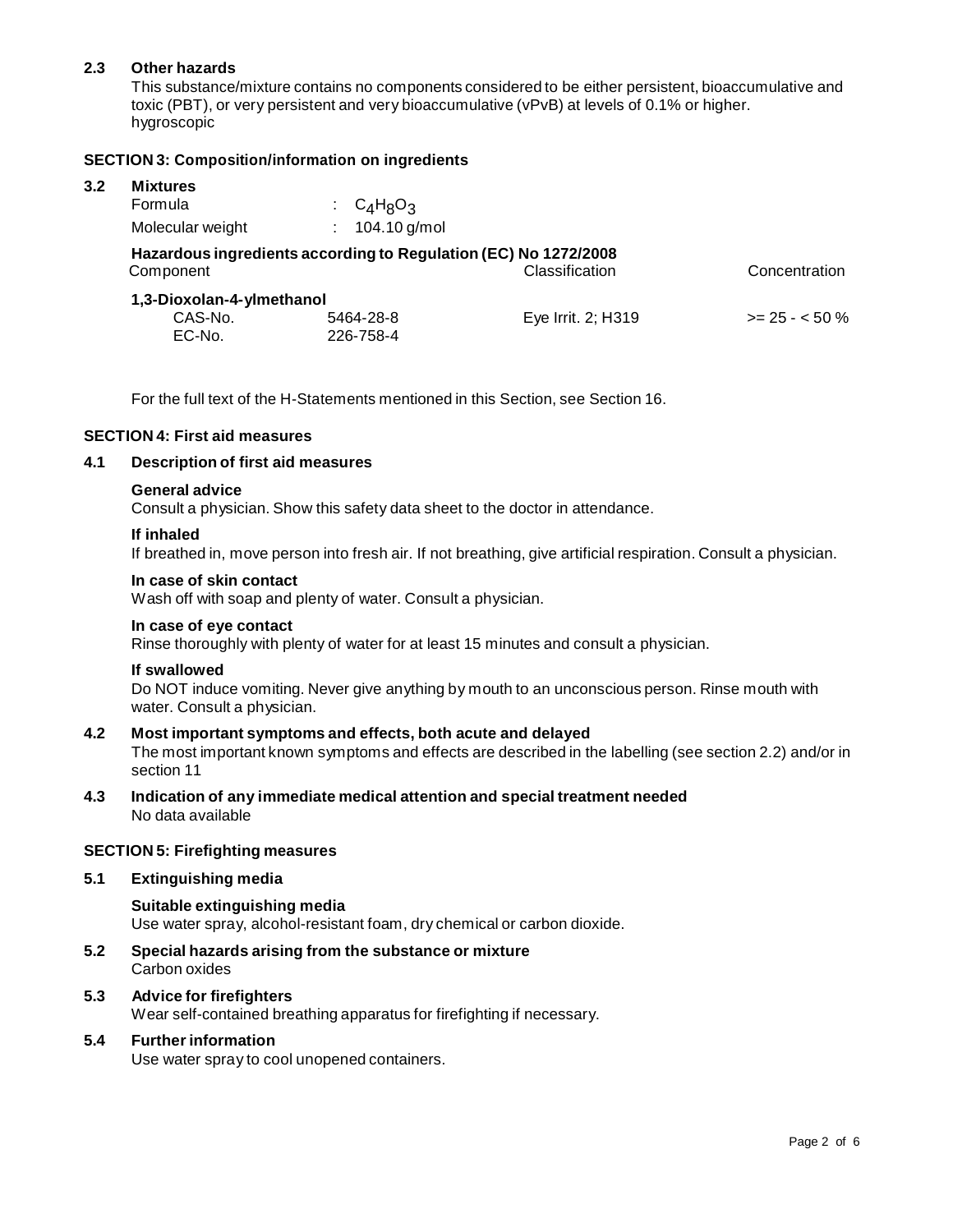## **SECTION 6: Accidentalrelease measures**

#### **6.1 Personal precautions, protective equipment and emergency procedures**

Use personal protective equipment. Avoid breathing vapours, mist or gas. Ensure adequate ventilation. Remove all sources of ignition. Beware of vapours accumulating to form explosive concentrations. Vapours can accumulate in low areas. For personal protection see section 8.

#### **6.2 Environmental precautions**

Prevent further leakage or spillage if safe to do so. Do not let product enter drains.

**6.3 Methods and materials for containment and cleaning up** Contain spillage, and then collect with an electrically protected vacuum cleaner or by wet-brushing and place in container for disposal according to local regulations (see section 13). Keep in suitable, closed containers for disposal.

#### **6.4 Reference to other sections**

For disposal see section 13.

#### **SECTION 7: Handling and storage**

#### **7.1 Precautions for safe handling**

Avoid contact with skin and eyes. Avoid inhalation of vapour or mist. Keep away from sources of ignition - No smoking.Take measures to prevent the build up of electrostatic charge.

For precautions see section 2.2.

## **7.2 Conditions for safe storage, including any incompatibilities**

Store in cool place. Keep container tightly closed in a dry and well-ventilated place. Containers which are opened must be carefully resealed and kept upright to prevent leakage. Storage class (TRGS 510): Combustible liquids not in Storage Class 3

## **7.3 Specific end use(s)**

Apart from the uses mentioned in section 1.2 no other specific uses are stipulated

#### **SECTION 8: Exposure controls/personal protection**

#### **8.1 Control parameters**

#### **8.2 Exposure controls**

#### **Appropriate engineering controls**

Handle in accordance with good industrial hygiene and safety practice. Wash hands before breaks and at the end of workday.

## **Personal protective equipment**

#### **Eye/face protection**

Safety glasses with side-shields conforming to EN166 Use equipment for eye protection tested and approved under appropriate government standards such as NIOSH (US) or EN 166(EU).

#### **Skin protection**

Handle with gloves. Gloves must be inspected prior to use. Use proper glove removal technique (without touching glove's outer surface) to avoid skin contact with this product. Dispose of contaminated gloves after use in accordance with applicable laws and good laboratory practices. Wash and dry hands.

#### **Body Protection**

Impervious clothing, The type of protective equipment must be selected according to the concentration and amount of the dangerous substance at the specific workplace.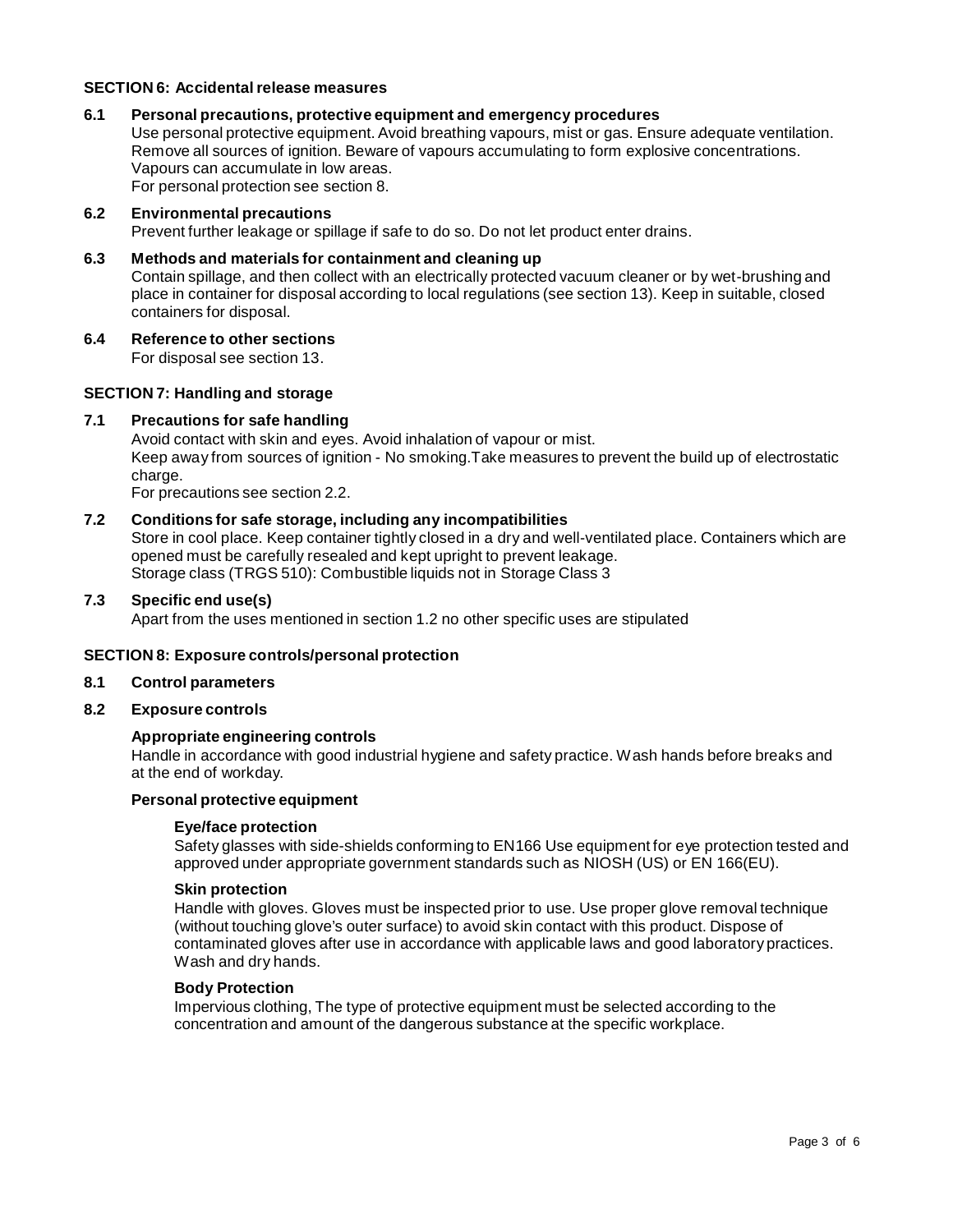# **Respiratory protection**

Where risk assessment shows air-purifying respirators are appropriate use (US) or type ABEK (EN 14387) respirator cartridges as a backup to enginee protection, use a full-face supplied air respirator. Use respirators and components tested and approved under appropriate government standards such as NIOSH (US) or CEN (EU).

# **Control of environmental exposure**

Prevent further leakage or spillage if safe to do so. Do not let product enter drains.

# **SECTION 9: Physical and chemical properties**

# **9.1 Information on basic physical and chemical properties**

|     | a)      | Appearance                                         | Form: liquid<br>Colour: colourless |
|-----|---------|----------------------------------------------------|------------------------------------|
|     | b)      | Odour                                              | No data available                  |
|     | c)      | <b>Odour Threshold</b>                             | No data available                  |
|     | d)      | pH                                                 | No data available                  |
|     | e)      | Melting point/freezing<br>point                    | No data available                  |
|     | f)      | Initial boiling point and<br>boiling range         | 192 - 193 °C - lit.                |
|     | g)      | Flash point                                        | 93 °C - closed cup                 |
|     | h)      | Evaporation rate                                   | No data available                  |
|     | i)      | Flammability (solid, gas)                          | No data available                  |
|     | j)      | Upper/lower<br>flammability or<br>explosive limits | No data available                  |
|     | k)      | Vapour pressure                                    | No data available                  |
|     | $\vert$ | Vapour density                                     | No data available                  |
|     | m)      | Relative density                                   | 1.203 g/cm3 at 25 $^{\circ}$ C     |
|     | n)      | Water solubility                                   | soluble                            |
|     | O)      | Partition coefficient: n-<br>octanol/water         | No data available                  |
|     | p)      | Auto-ignition<br>temperature                       | No data available                  |
|     | q)      | Decomposition<br>temperature                       | No data available                  |
|     | r)      | Viscosity                                          | No data available                  |
|     | s)      | <b>Explosive properties</b>                        | No data available                  |
|     | t)      | Oxidizing properties                               | No data available                  |
| 9.2 |         | Other safety information<br>No data available      |                                    |

# **SECTION 10: Stability and reactivity**

# **10.1 Reactivity**

No data available

# **10.2 Chemical stability** Stable under recommended storage conditions. Contains the following stabiliser(s): (0.02 %)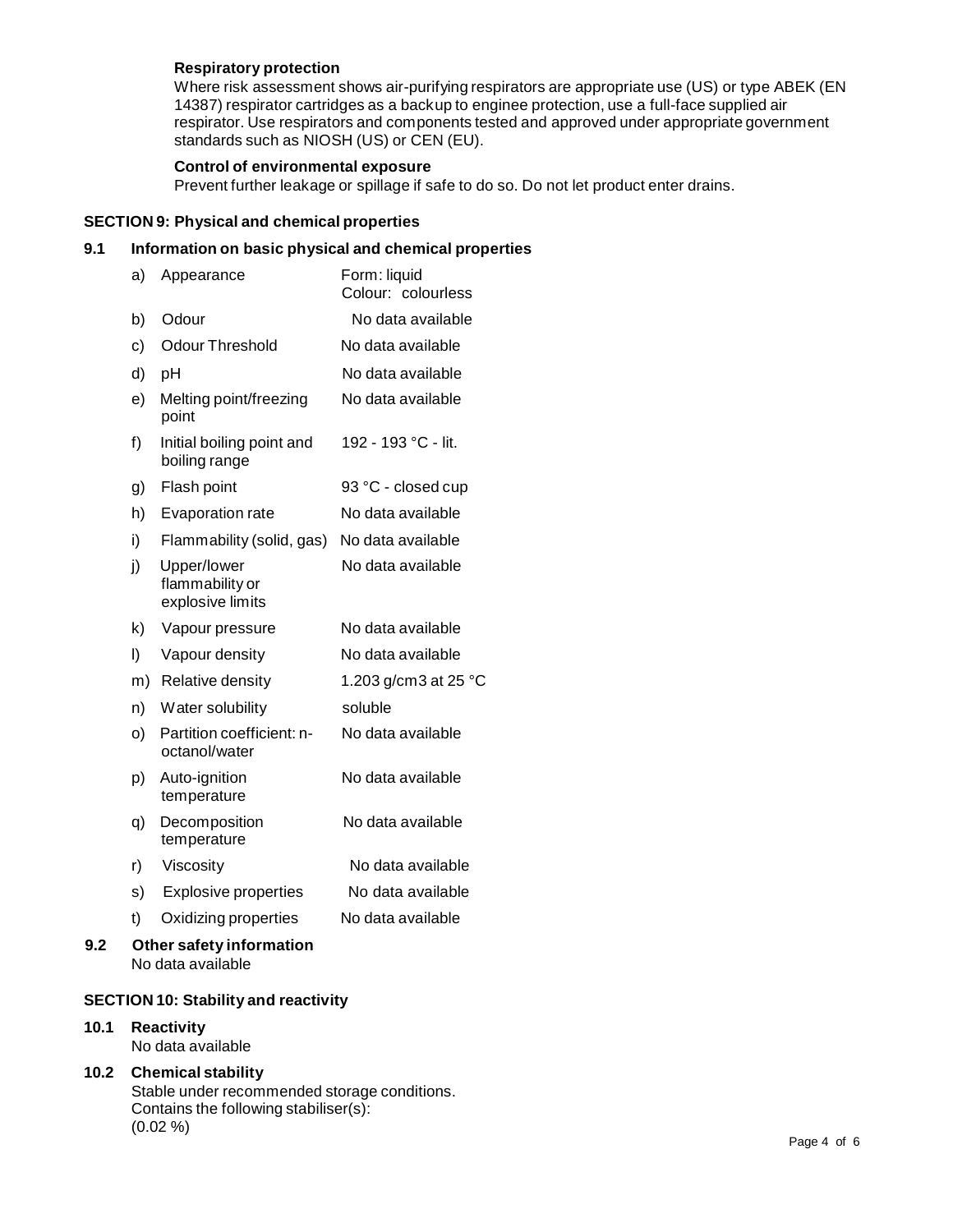### **10.3 Possibility of hazardous reactions** No data available

- **10.4 Conditions to avoid** Heat, flames and sparks.
- **10.5 Incompatible materials** No data available
- **10.6 Hazardous decomposition products** Hazardous decomposition products formed under fire conditions. - Carbon oxides Other decomposition products - No data available In the event of fire: see section 5

#### **SECTION 11: Toxicological information**

#### **11.1 Information on toxicological effects**

#### **Acute toxicity** No data available

**Skin corrosion/irritation** No data available

**Serious eye damage/eye irritation** No data available

**Respiratory orskin sensitisation** No data available

**Germ cell mutagenicity**

No data available

## **Carcinogenicity**

IARC: No component of this product present at levels greater than or equal to 0.1% is identified as probable, possible or confirmed human carcinogen by IARC.

#### **Reproductive toxicity**

No data available

# **Specific target organ toxicity - single exposure**

No data available

# **Specific target organ toxicity - repeated exposure**

No data available

# **Aspiration hazard**

No data available

## **Additional Information**

RTECS: Not available

To the best of our knowledge, the chemical, physical, and toxicological properties have not been thoroughly investigated.

#### **SECTION 12: Ecological information**

- **12.1 Toxicity** No data available
- **12.2 Persistence and degradability** No data available
- **12.3 Bioaccumulative potential** No data available